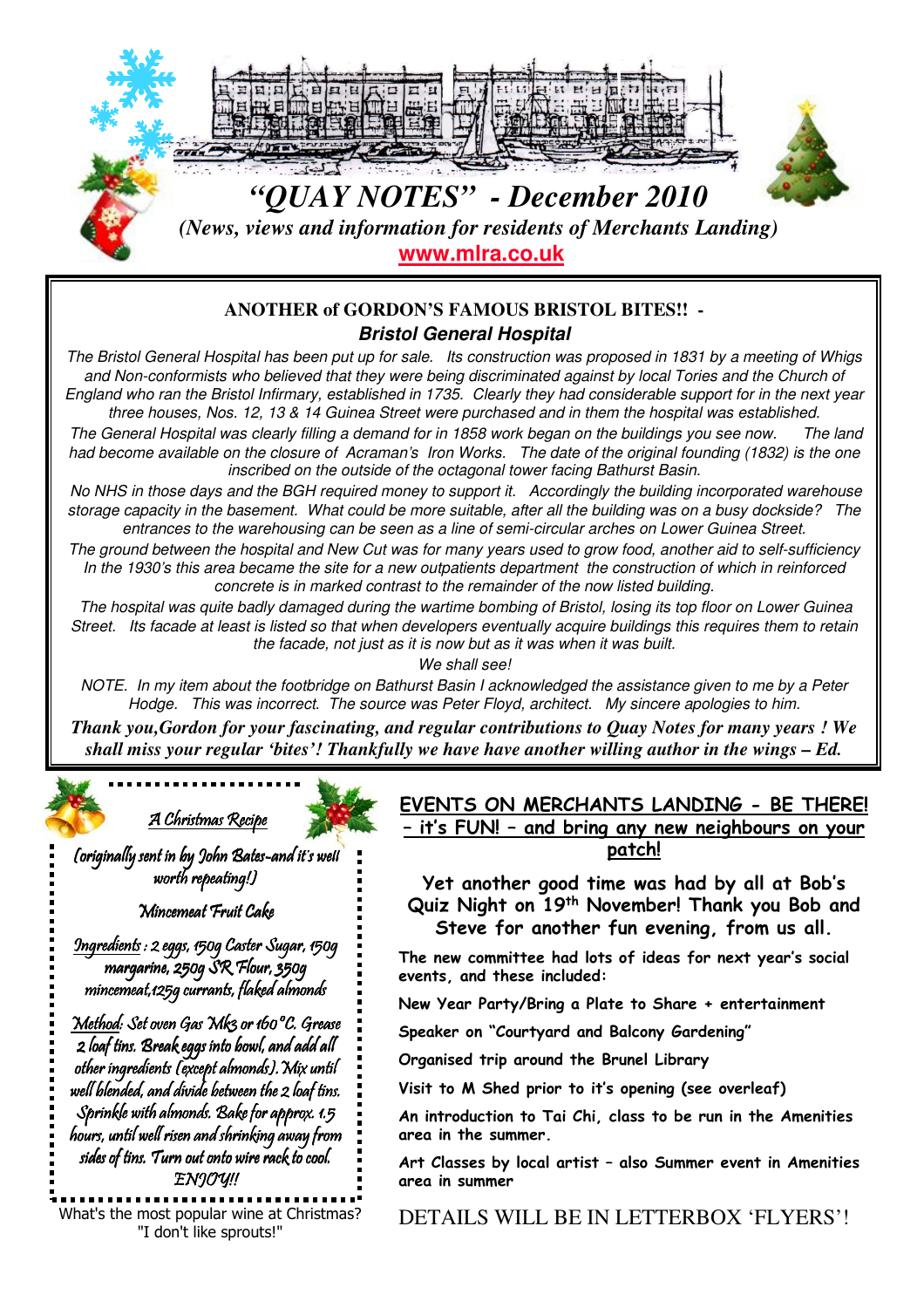| <b>Your Committee Members for 2011</b> |                  |                   |                    |                                  |               |
|----------------------------------------|------------------|-------------------|--------------------|----------------------------------|---------------|
| Joi Demery                             | 9 Merchants Quay | 9213412 Chair     | John Slinn         | 14 Bathurst Parade               | 0797 464 3506 |
| Bob Bishop                             | 4 Daubeny Court  | 9268637           | <b>Betta Eriks</b> | 2 Draycott Place                 | 3305379       |
| <b>Shirley Stark</b>                   | 8 Wapping Road   | 9293953 Treasurer | <b>Tony Little</b> | 13 Challoner Court               | 9227336       |
| Sandy Conway                           | 1 Draycott Place | 9293454           | Geri Bowie         | 7 Merrick Court                  | 9294689       |
| Mary Rackham                           | 5 Merchants Quay | 9297562 Secretary |                    | Andy Killoran 14 Bathurst Parade | 0797 117 6576 |

# A CHRISTMAS POEM from a grumpy old lady on "The Landing"

'Twas the night before Christmas and Santa's a wreck...How to live in a world that's politically correct? His workers no longer would answer to "Elves" – "Vertically Challenged" they were calling themselves.



His reindeer had vanished - without much propriety - released to the wilds by the 'Free Animals' Society. And equal employment had made it quite clear, that Santa had better not use just reindeer.

So Dancer and Donner, Comet and Cupid, were replaced with 4 pigs  $-i$ t did look stupid! First his reindeer were gone; and next was his wife, who suddenly said she'd had enough of this life,

She'd joined a self-help group, packed, and left in a whiz, demanding from now, that her title was 'Ms'. The runners had been removed from his sleigh; the edges termed dangerous by the H & S A

The smoke from his pipe had his workers quite frightened. His fur trimmed red suit was called "Unenlightened." And then there's the gift list, and he'd ne'er had a notion - that making a choice could cause much commotion.

IT SAID ……Nothing of leather, nothing of fur - which meant nothing for him. (and nothing for her). Nothing that might be construed to pollute.Nothing to aim with. Nothing to shoot.

Nothing that clattered or made lots of noise.Nothing for just girls. Or just for the boys. Dolls are so sexist, and should be passé;And Nintendo would rot your entire brain away.

Nothing that seemed to embellish a truth.No chocolates or sweets...they were bad for each tooth. Nothing that's warlike or non-pacific. Nothing that claimed to be gender specific.

Don't raise the hackles of those psychological -who claim the only good gift is one ecological. No rugby, no football...someone could get hurt; anyway - playing sports exposed kids to dirt.

So Santa just stood there, dishevelled, perplexed;He just could not figure out what to do next. He tried to be merry, he tried to be gay, (But you've got to be careful with that word today).

His sack was quite empty, it fell limp to the ground; not one gift acceptable was to be found. Something special was needed, a gift that he might, give to us all –on the left or the right.



A gift that would satisfy, with no indecision,Each group of people, of every religion; Every ethnicity, every hue? Everyone, Everywhere...even me and you !

### So here is that gift, it's price beyond worth... "May you and your loved ones enjoy peace on earth."



**One of the committee members has contacted the M-shed museum and asked about the possibility of a guided tour for interested residents, prior to its opening, and we hope this will take place Summer 2011. In the meantime the M-shed website is asking local people to contribute their stories and memories to the museum. We are aware of several residents with a keen interest in local history, so here is the link http://mshed.org/take-part/**

**Do Take part!!**

## The Race to Infinity

BT is investing in the future of our internet by rolling out next-generation fibre optic broadband. Join The Race to Infinity today and our area could be next to enjoy superfast speeds. Go to this web site:

http://www.racetoinfinity.bt.com/ Enter your postcode and vote to try to get us to the top of the list for fibre to the home. (As an aside, BT for free recently upgraded my broadband to 20 Mbps download and 1 Mbps upload. I actually get 16 Mbps and 950 kbps, which is pretty good easily enough to watch HD TV over the connection.)

Thanks to Peter Hale for the above

**HAPPY CHRISTMAS AND NEW YEAR from the Quay Notes Ed.! Next edition will be out on 1st March 2011. Contributions to Mary and Anthony @ 5 Merchants Quay or preferably to rackhams@talktalk.net**